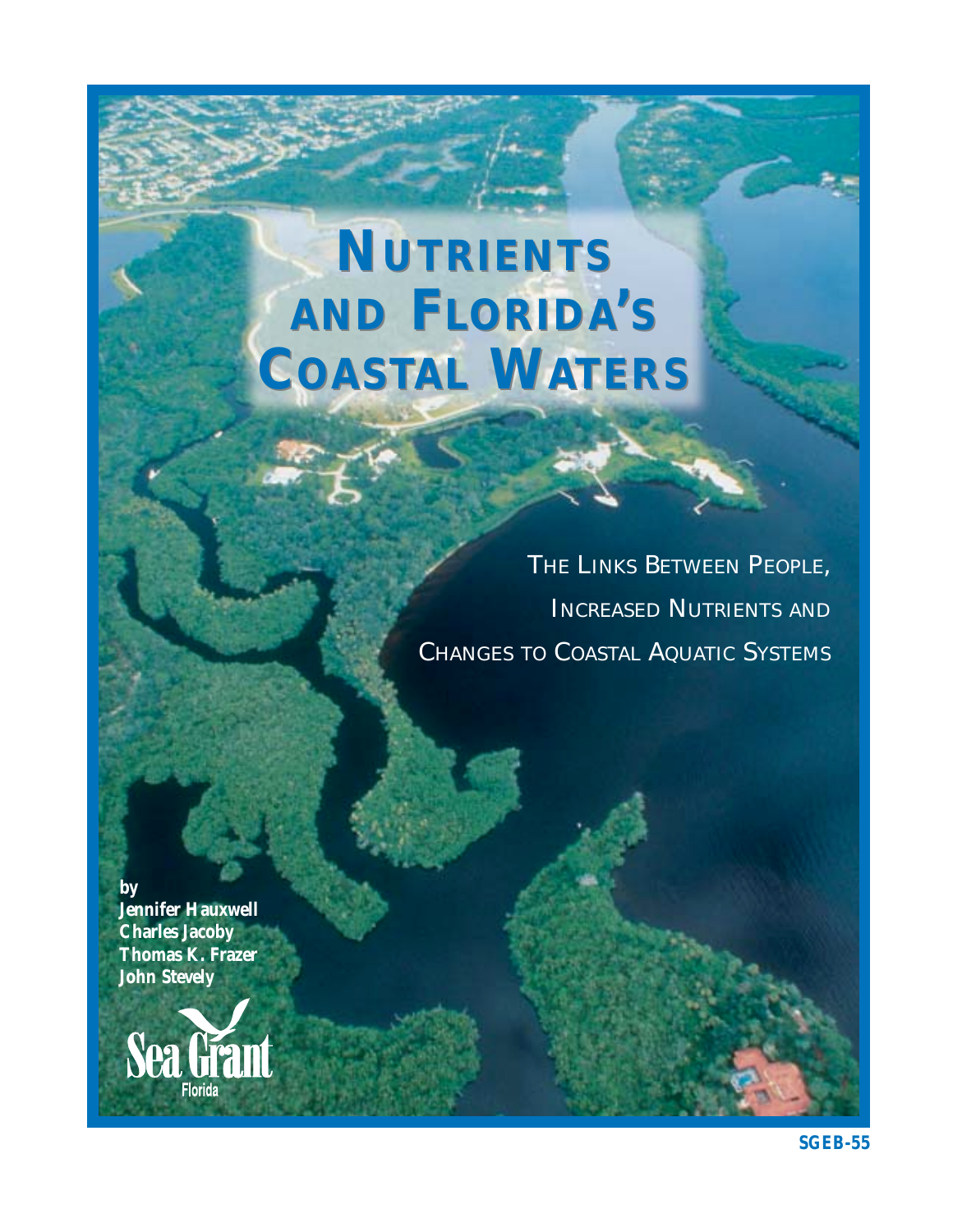### **Acknowledgments**

# **NUTRIENTS AND FLORIDA'S COASTAL WATERS: THE LINKS BETWEEN PEOPLE, INCREASED NUTRIENTS, AND CHANGES TO COASTAL AQUATIC SYSTEMS**

All of us benefit from healthy coastal ecosystems. If we want our recreational, commercial and other social benefits to continue, we have a responsibility to protect the health of these systems. Balancing protection and use of coastal systems creates some difficult decisions.

Florida Sea Grant recognizes the importance and complexity of such decisions. As part of its efforts to enhance the practical use and conservation of coastal and marine resources, it contributes to informed debate by producing and distributing objective, valuable, and understandable information. In order to produce such information, Florida Sea Grant works with scientists from many collaborating organizations.

This brochure represents one of Florida Sea Grant's efforts to generate understanding and debate. In collaboration with researchers from the University of Florida, we introduce an important and complex topic: how nutrients function in coastal aquatic systems and how human activities affect these natural cycles. Although a full explanation of nutrient dynamics is beyond the scope of this brochure, it does help us understand and manage these important phenomena.

Florida Sea Grant also recognizes that the issues related to use and protection of Florida's coast extend beyond nutrients in coastal waters. For that reason, it is producing other documents to accompany this one. For example, *Submarine Groundwater Discharge: An Unseen Yet Potentially Important Coastal Phenomenon (SGEB-54)*, has been released. A citizen's guide to Florida's estuaries is in preparation.

We ask that you read this material and pursue some of the additional information. We also ask that you contact us with questions or comments. Florida Sea Grant's ability to achieve its objectives and our collective ability to ensure sustainable use of coastal systems depend, in large part, on your involvement and input.

Thank you for your time and interest.

Charles Jacoby Extension Specialist, Estuarine Ecology Leader, Florida Sea Grant Coastal Environmental and Water Quality Design Team





We thank Bill Seaman for initiating this effort, and Dorothy Zimmerman and Steve Kearl for guiding it through the editorial process. Kenneth Louis Clark waded through our suggestions and expertly prepared the illustrations. Regina Cheong dealt with the layout cheerfully, efficiently, and effectively.

## **The Authors**

### **Jennifer Hauxwell**

Department of Natural Resources Research Center Wisconsin Department of Natural Resources 1350 Femrite Drive Monona, Wisconsin 53716

## **Charles Jacoby**

Department of Fisheries and Aquatic Sciences University of Florida 7922 NW 71st Street Gainesville, Florida 32653-3071

## **Thomas K. Frazer**

Department of Fisheries and Aquatic Sciences University of Florida 7922 NW 71st Street Gainesville, Florida 32653-3071

## **John Stevely**

Florida Sea Grant Extension Program 1303 17th Street West Palmetto, Florida 34221-5998

This publication was supported by the National Sea Grant College Program of the U.S. Department of Commerce's National Oceanic and Atmospheric Administration (NOAA) under NOAA Grant No. 76 RG-0120, and by the UF/IFAS Center for Natural Resources. The views expressed are those of the authors and do not necessarily reflect the views of these organizations.

Additional copies are available by contacting Florida Sea Grant, University of Florida, PO Box 110409, Gainesville, FL, 32611-0409, (352) 392-5870.

Cover photo: Aerial of North Fork of the St. Lucie River. Photo courtesy of South Florida Water Management District.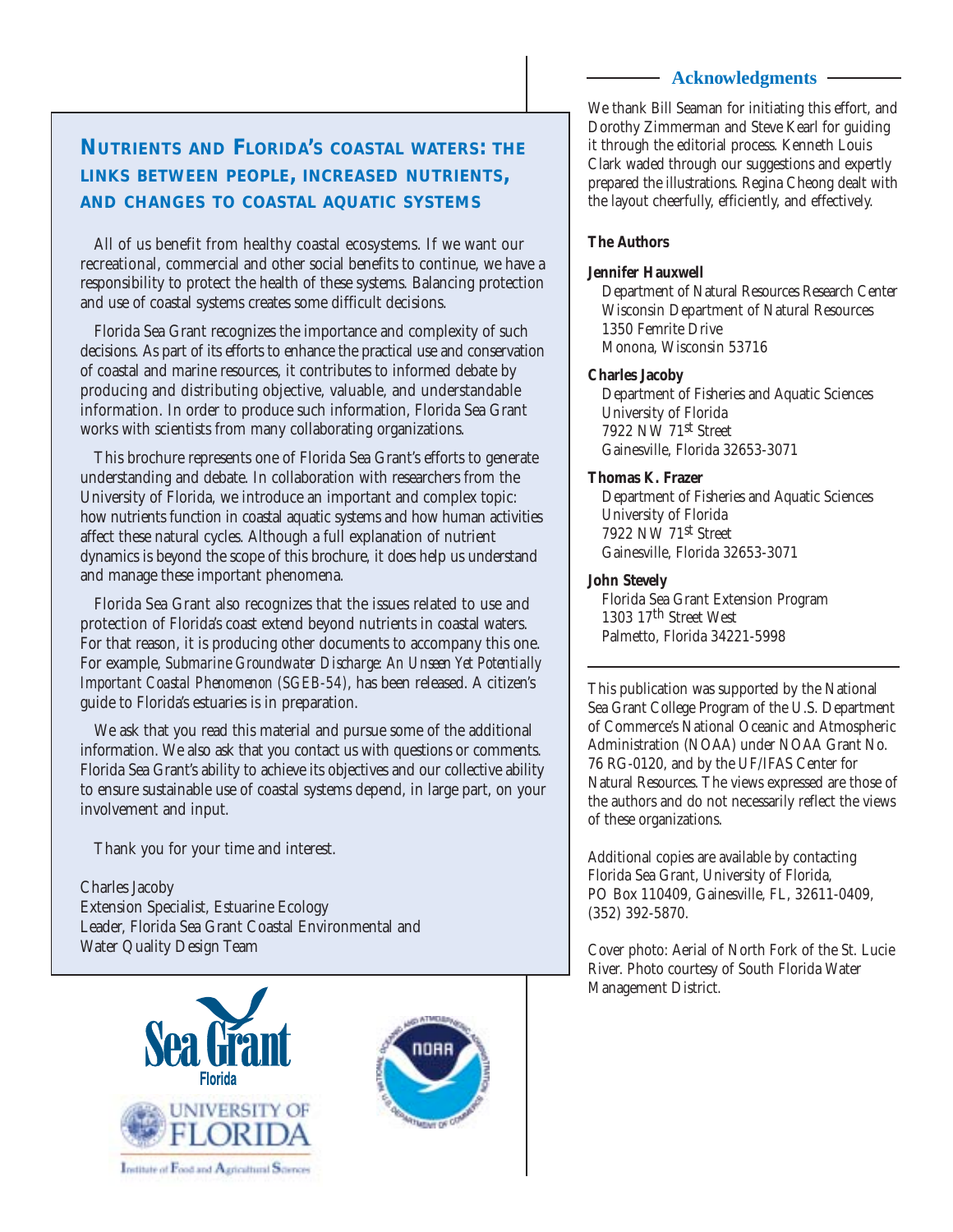oastal aquatic systems, including estuarine and marine nearshore environments, deserve our attention for three key reasons. First, healthy coastal systems provide homes and food for numerous plants and animals. Second, we use these systems extensively for commercial and recreational activities, and third, both our coastal and inland activities can pose threats to the health of coastal aquatic systems.

One of the primary ways we threaten the health of coastal systems is through addition of nutrients. Nutrients occur naturally, and they support natural processes that make coastal systems unique. Unfortunately, our activities can increase nutrients to levels that cause undesirable changes. One of the most important ways we affect coastal waters is through activities on land that increase delivery of

nutrients to the sea.

This booklet provides information about the links between nutrients and the health of Florida's coastal ecosystems. It uses definitions, conceptual models, and summaries of current knowledge to explain how coastal ecosystems function under natural conditions and how people are increasingly affecting coastal ecosystems. Sources of more information and suggestions for ways to help protect our precious coastal systems are included. Through a greater understanding of coastal systems, nutrients, and how people affect natural processes, each of us can make informed choices that reduce environmental damage.

# **COASTAL SYSTEMS AND NUTRIENTS… EXACTLY WHAT ARE WE TALKING ABOUT?**

Coastal systems include the water, bacteria, plants, and animals found in bays, lagoons, estuaries, and nearshore areas. All living things in coastal systems are connected as illustrated by a food web (Figure 1). At the base of coastal food webs, primary producers (including seagrass, algae,



**Figure 1:** Simplified food web with connections among trophic levels. Primary producers (bacteria, phytoplankton, algae, and seagrass) produce organic matter through photosynthesis. Primary consumers feed directly on bacteria and plants. Secondary consumers eat primary consumers, and, in turn, are eaten by tertiary consumers. In truth, trophic connections are often much more complex, with consumers feeding at several trophic levels. (Source: Florida Sea Grant)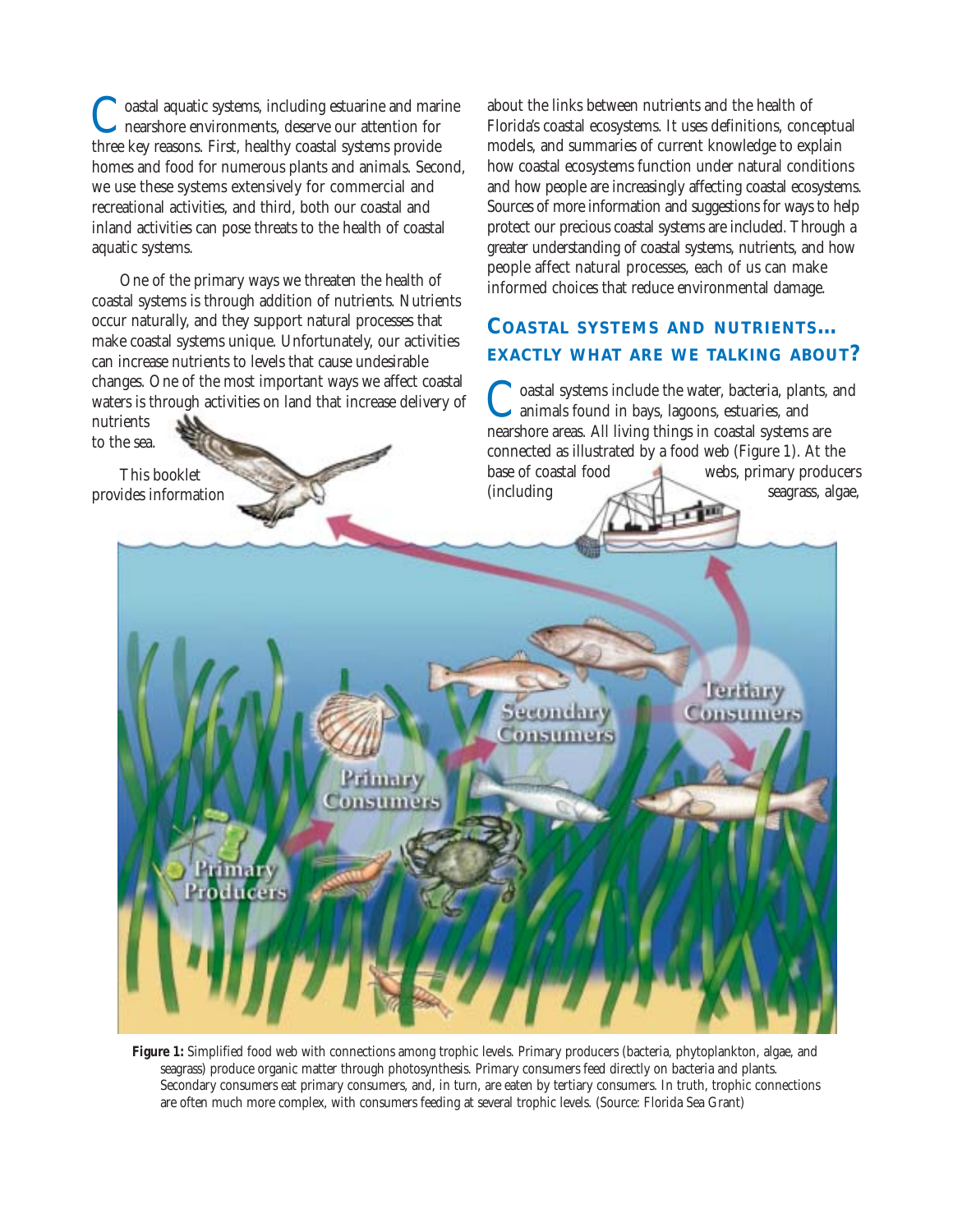and some species of bacteria) capture nutrients, sunlight, and carbon dioxide  $(CO<sub>2</sub>)$  and use them to build new tissue and release oxygen  $(O_2)$  as a byproduct through a process called photosynthesis. The production of new tissue is referred to as primary production. Consumers, like us, feed on primary producers or other consumers to gain energy for survival, growth, and reproduction. All living things, including primary producers, generate energy by consuming organic material through a process called respiration. In most cases,  $O_2$  is used during the breakdown of organic matter and release of stored energy.

In coastal systems, as in many other ecosystems, primary production is often limited by the availability of nutrients. Nutrients are chemical elements that influence the productivity of all natural systems. Some elements that are essential for the survival of primary producers and consumers include nitrogen, phosphorus, potassium, calcium, magnesium, sulfur, iron, manganese, copper, zinc, molybdenum, sodium, cobalt, chlorine, bromine, silicon, boron, and iodine. Primary producers extract these essential nutrients directly from the environment. Like all consumers, we get most of these elements from the food we eat. In other words, we draw our nutrients from a food web.

Inputs of nutrients and other materials from the land are a key feature distinguishing coastal systems from the offshore oceanic environment. Although the exact offshore boundary of a coastal system is difficult to pinpoint, we can think of it as the place where inputs from the land no longer have a significant influence. Inputs from the land support rapid growth and reproduction of primary producers and consumers making these areas among the most highly productive in the world. Research shows that although coastal waters represent only 10 percent of the total ocean surface, they account for 20 percent of total primary production and 50 percent of total fish production in the oceans.3 In large part, production of fish is high because of the food and shelter provided by primary producers in these relatively nutrient-rich waters (see shaded box, this page).

# **HOW ARE COASTAL SYSTEMS THREATENED?**

Coastal systems in Florida are affected both directly and indirectly by many human activities. For example, two key intertidal coastal habitats, mangroves and salt marshes, have often been destroyed to make way for housing and other developments. In Florida, dredging and filling operations have destroyed over 23,000 acres out of the state's 469,000 acres of mangroves.4,5 In addition,

## **MEASURING THE IMPORTANCE OF FLORIDA COASTAL SYSTEMS**

Florida's coastal environments represent one of the state's most distinctive and prominent features. Maintaining the health of these environments is crucial. Not only do they support fisheries, recreational activities, and tourism, but they also provide the quality of life that Floridians have come to enjoy. Did you know that coastal environments:

- border 35 of Florida's 67 counties;
- extend for 1,350 miles, which is longer than the Atlantic coast from Georgia through Maine;
- contain many habitats including coral reefs, sea grasses, mangroves and wetlands;
- shelter, during some part of their lives, grouper, sea trout, redfish, oysters, clams, scallops, blue crabs, lobsters, and other animals adding up to over 80 percent of the animals caught by recreational and commercial fishers;
- house 60 percent of Florida's 16 million residents within a band 10 miles wide;
- draw 10 million tourists each year (twice the number visiting inland parks)<sup>1</sup>;
- support beach tourism, which generates approximately \$15 billion annually2; and
- support marine fisheries worth \$10 billion per year?

Florida's coastal reefs have been damaged by direct contact from boaters and divers, as well as through the indirect effects arising from nutrient additions these systems.

Direct damage to coastal habitats is something to be avoided, but in many areas, indirect effects from human activities are more threatening.

In Florida and other places around the world, seagrass meadows represent one of the most disturbed coastal habitats and provide a good example of both direct and indirect effects of human activity on habitat.

# **HOW DO PEOPLE THREATEN SEAGRASS MEADOWS?**

nder natural conditions, seagrasses often represent a major submerged aquatic habitat (see shaded box, page 3). Seagrass habitat has been lost from waters off Florida, as well as from coastal waters around the world, due to natural and human-induced disturbances.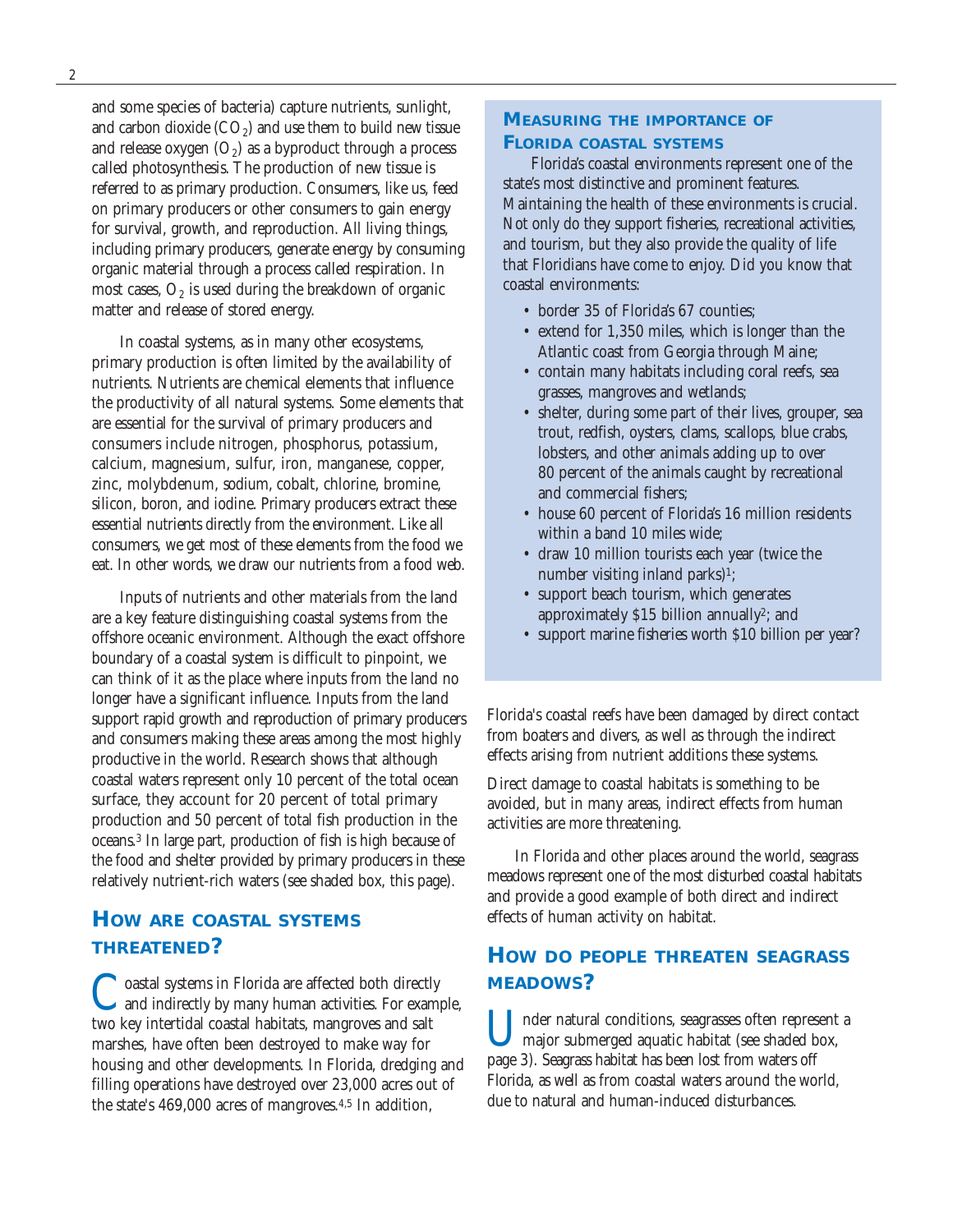#### **WHAT ARE SEAGRASSES?**

Although they grow underwater, seagrasses are related to flowering land plants, or angiosperms. Two key characteristics that qualify seagrasses as angiosperms are: 1) a system of tubes, called a vascular system, which transfers material within the plant, and 2) the production of flowers as a way to reproduce sexually. Like many land plants, seagrasses also reproduce vegetatively, with new clones branching from an established plant.

As a result of both sexual and vegetative reproduction, seagrasses often form extensive meadows. Along the coasts of Florida, seagrass meadows cover more than 2.7 million acres.6 These meadows serve several important ecological roles, including:

- 1) fixing carbon dioxide  $(CO<sub>2</sub>)$  into new plant tissue at twice the rate achieved by highly cultivated crops, such as corn or rice. (Some seagrasses can produce more than 800 grams of carbon per square meter per year.);
- 2) providing food or shelter for thousands of marine organisms (including invertebrates, fish, water fowl, sea turtles, and manatees); and
- 3) preventing coastal erosion by binding sediments with below-ground root and rhizome systems and by reducing wave energy or the speed of currents with above-ground leaf material.

In Florida, several seagrass species thrive in coastal shallow waters, including:

- 1) *Thalassia testudinum* (turtle grass);
- 2) *Halodule wrightii* (shoal grass);
- 3) *Syringodium filiforme* (manatee grass);
- 4) *Halophila engelmannii* (star grass);
- 5) *Halophila johnsonii* (Johnson's seagrass);
- 6) *Halophila decipiens* (paddle grass); and
- 7) *Ruppia maritima* (widgeon grass).

Natural disturbances that directly damage seagrasses include hurricanes, earthquakes, ice scour, animals digging through the substrate, animal grazing, and disease. However, these pressures account for less than 20 percent of the worldwide loss of seagrasses.6

Human activities also damage seagrass directly. Dredging, construction of docks, mooring of boats, harvesting of shellfish with rakes or trawls, and use of motorboats in shallow waters all physically remove seagrass meadows and created "scarred" areas. Seagrass meadows with scars often suffer erosion and further loss of seagrass during storms. In some meadows, scarring is a significant

problem, and overall approximately 6 percent of Florida's seagrass meadows are scarred.7

In general, though, the links between many human activities and effects on seagrasses involve multiple steps. These effects are classed as indirect simply because materials first need to be transported to the coast. One example is herbicides carried to coastal waters, which can then poison seagrasses. Another is sediment transported from cleared land to coastal water, which can indirectly damage seagrass by blocking out the light that it needs to grow.8

But it is the indirect effects of excess nutrient loading from watersheds to coastal waters that are cited as the most pervasive human impacts on coastal areas and on seagrass habitat. 7,8,9-14 Around the world, increased nutrient loading has accounted for 50 percent of the recorded declines in seagrass, and this problem is growing.6

# **WHAT HAPPENS TO SEAGRASSES WHEN TOO MANY NUTRIENTS REACH COASTAL SYSTEMS?**

A lgal blooms are one common result of excess nutrients<br>being delivered to coastal waters. Algae differ from seagrasses and terrestrial plants in that they lack vascular structures such as roots and stems. Algae may be microscopic, such as single-celled phytoplankton, or easily seen by the naked eye, macroscopic, and they may be free-living or attached. Many species of algae have lower light requirements than seagrasses, so algal growth is typically limited by the availability of nutrients.

In Florida and many other places around the world, undesirable increases in both small and large algae have become more common due to increased nutrient loading to coastal waters. Increased numbers of microalgae, or phytoplankton, often give the water an opaque, greenish appearance. Increased quantities of macroalgae may result in piles of rotting "seaweed" on the bottom in coastal waters or on beaches. Such undesirable increases in algae indicate that the system is undergoing human-induced eutrophication, or an unnaturally rapid buildup of organic matter.

Increased amounts of phytoplankton or macroalgae may indirectly lead to the loss of seagrass (Figure 2).10, 12, 14 Increased nutrients in the water column have little direct effect on seagrass growth because seagrass roots generally absorb all the nutrients they need from within the sediment. In contrast, fast-growing phytoplankton, algae that grow on seagrass (epiphytes), and algae that grow on the bottom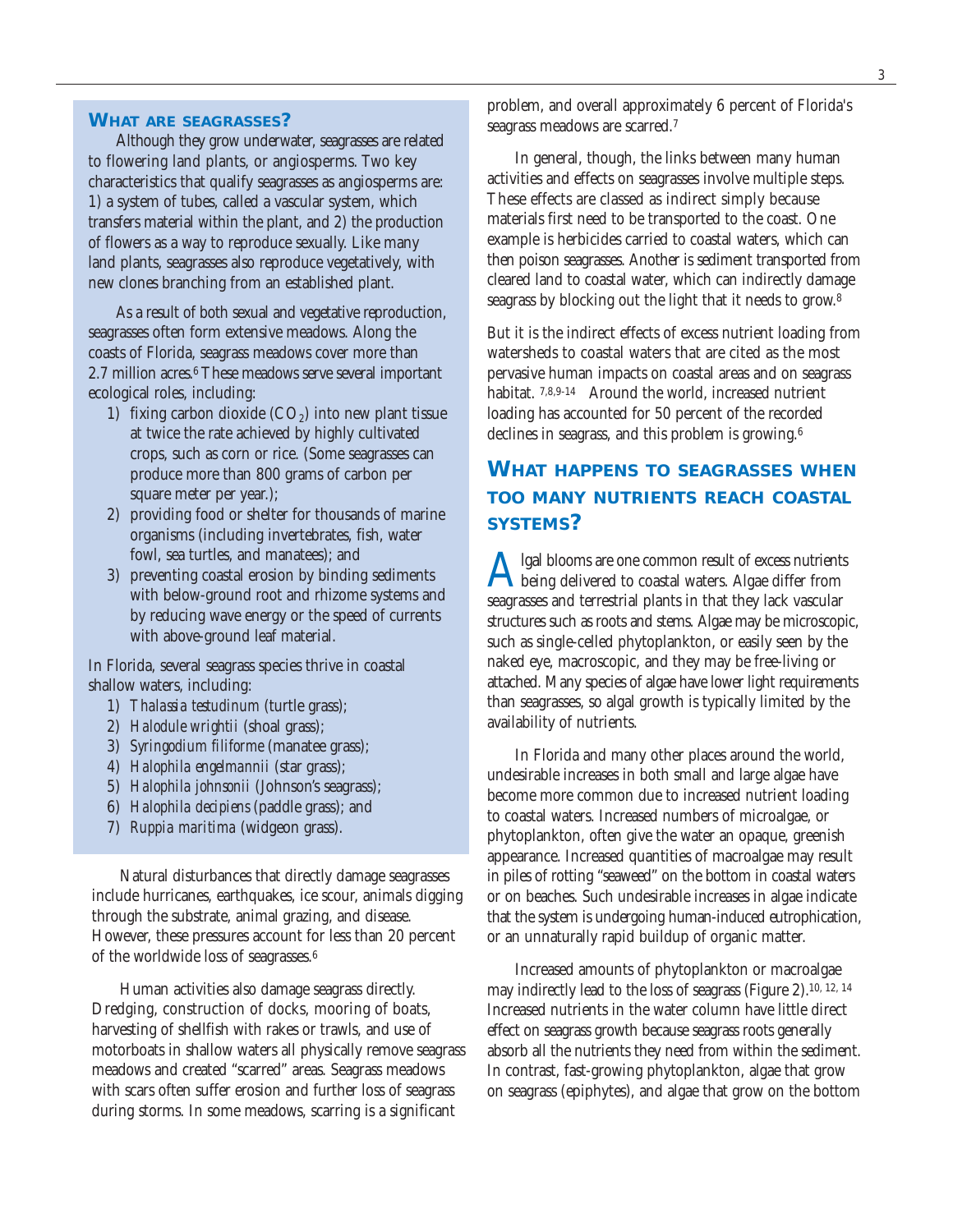

Figure 2: Drawings of a) a healthy seagrass bed and b) an unhealthy seagrass bed shaded and overgrown by phytoplankton and algae as a consequence of increased nutrients. (Source: Florida Sea Grant)

(benthic macroalgae) are often nutrient limited, and they respond to higher nutrient loads by growing faster.12, 14, 15–18 Increased amounts of these producers remove a large percentage of the light that would otherwise have been available for seagrass photosynthesis, and the seagrasses are "starved" of the light they need to survive. Lack of suitable light, in fact, is probably the major cause of damage to seagrasses. This "shading" effect can also damage habitats other than seagrass. For example, overgrowth of algae leading to reduced light can eventually kill corals.

The indirect effects of increased nutrients do not stop at the loss of seagrass habitat because that loss often means that an important habitat for some animals is degraded. As seagrasses are lost, animal numbers may decline because they rely on seagrass for protection from predators or because they rely on plants and animals in seagrass meadows for food. Examples of animals affected in this manner include certain species of invertebrates (such as amphipods, isopods, shrimps, and snails) that are important in the diet of several species of fishes. Furthermore, juvenile scallops often settle directly upon the leaves of seagrasses, and the loss of seagrass may contribute to diminished numbers of scallops along Florida's Gulf coast. For a few species, increased primary productivity may actually represent an increase in food. For example, growth rates of clams like the quahog, *Mercenaria mercenaria*, may increase in systems with higher nutrient loads because extra nutrients stimulate production of their food – phytoplankton and particles that are filtered from the water column.19

The shift from seagrass to a system with more algae and more organic matter (a more eutrophic system) can

affect not only the habitat and food available to animals but also the "biogeochemistry" of coastal waters (see box on this page, for an example). Under normal, low nutrient conditions,  $O_2$  concentrations rise during the day as primary producers photosynthesize and produce  $O_2$  and fall during the night as all organisms respire or use  $O_2$  to generate energy. Generally,  $O<sub>2</sub>$  concentrations remain high enough for animals to survive. However, excessively low  $O_2$ conditions arise when respiratory use of  $O<sub>2</sub>$  by aquatic communities (primary producers and consumers) exceeds the sum of  $O_2$  release during photosynthesis by primary producers and passive diffusion of  $O_2$  from air to water. Under such circumstances, certain invertebrates and fishes may suffocate.

In particular, increased amounts of algae caused by increased nutrient loading can cause  $O_2$  concentrations to

## **HOW CAN BIOGEOCHEMICAL CHANGES AFFECT COASTAL SYSTEMS?**

High concentrations of nutrients, particularly nitrogen, carried by the Mississippi River to the Gulf of Mexico have stimulated substantial increases in algal production. Much of the excess algae settles to the seafloor where it is degraded by bacteria. The degradation process consumes O2, and greater inputs of algae cause more degradation and more loss of  $O_2$ . Extensive loss of oxygen, a biogeochemical change, creates a "dead zone" in the northern Gulf of Mexico.20–22 In essence, the "dead zone" contains no living plants or animals. During the past 20 summers, the dead zone has increased in size to cover an area the size of New Jersey.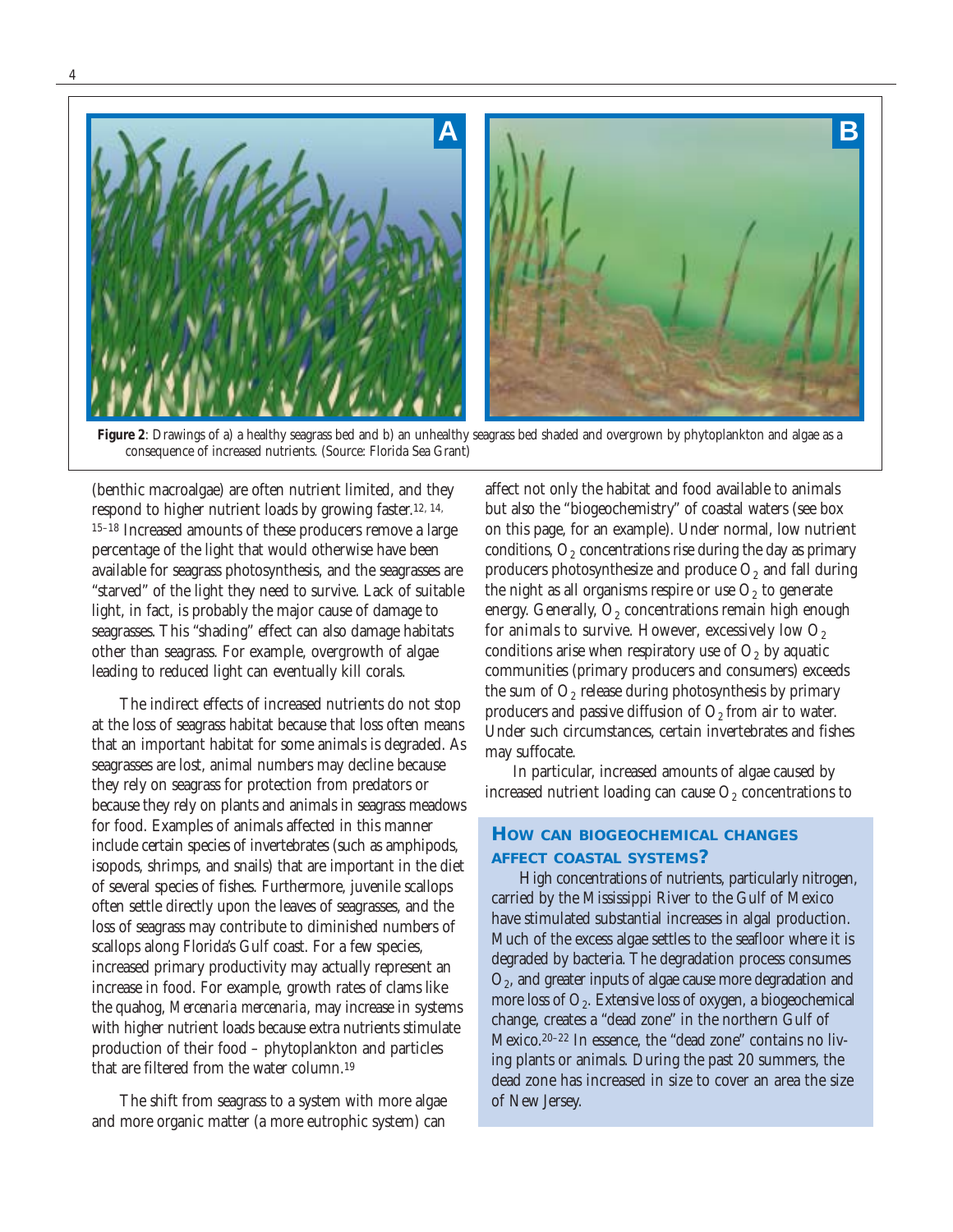

**Figure 3:** Simplified diagram of the nitrogen cycle showing some key sources of nitrogen (household septic systems; fertilizer from lawns, gardens and agriculture; waste from livestock; point source discharges from wastewater treatment plants and industry; exhaust from cars; and emissions from industry), some key mechanisms that transport nitrogen (rain, runoff, leaching, groundwater, and rivers), and some key processes that transform nitrogen (nitrogen fixation, denitrification and photosynthesis). (Source: Florida Sea Grant)

fluctuate greatly. Although algae contribute  $O_2$  when they photosynthesize, their respiration and the respiration of bacteria that degrade dead algae can use more  $O_2$  than is produced. On sunny days, photosynthetic production is usually greater than respiratory demand and there may be no problem. However, a series of cloudy days can lead to less photosynthesis and less  $O_2$  production, so that respiratory demand can exceed  $O_2$  availability. In these situations, low oxygen concentrations (hypoxia) or loss of all oxygen (anoxia) causes the death of invertebrates and fishes.

# **WHAT NUTRIENTS ARE WE CONCERNED ABOUT AND WHY?**

 $\bigodot$  f all the essential nutrients, nitrogen (N) and<br>phosphorus (P) are the two nutrients that most often<br>limit the gravith of primary and decay. Nitrogen is a law limit the growth of primary producers. Nitrogen is a key component in 1) chlorophyll, the green pigment in primary producers that absorbs sunlight during photosynthesis, 2) amino acids, the building blocks of proteins, and 3) genetic material, including deoxyribonucleic acid (DNA) and ribonucleic acid (RNA). Nitrogen ranks as the fourth most abundant chemical element in living tissue, behind oxygen, carbon, and hydrogen. Phosphorus is also a key component in DNA, and it is found in adenosine triphosphate (ATP), a molecule that is important in energy transfer and storage in living cells.

Because N and P largely control primary productivity, we are primarily concerned about their addition to our coastal waters. Phosphorus is often the "limiting" nutrient in freshwater environments, meaning the addition of P stimulates primary productivity. Nitrogen is more frequently limiting in marine environments. However, many exceptions to this pattern can be found along the coast of Florida and elsewhere around the world. Some of Florida's coast has sediments that are rich in calcium carbonate (CaCO<sub>3</sub>). Phosphate (PO<sub>4</sub>), the form of P typically used by primary producers, binds to these sediments and becomes less available. So, in Florida's coastal waters, either N or P may limit growth. We focus here on N as an example of how humans affect the natural cycles of key nutrients.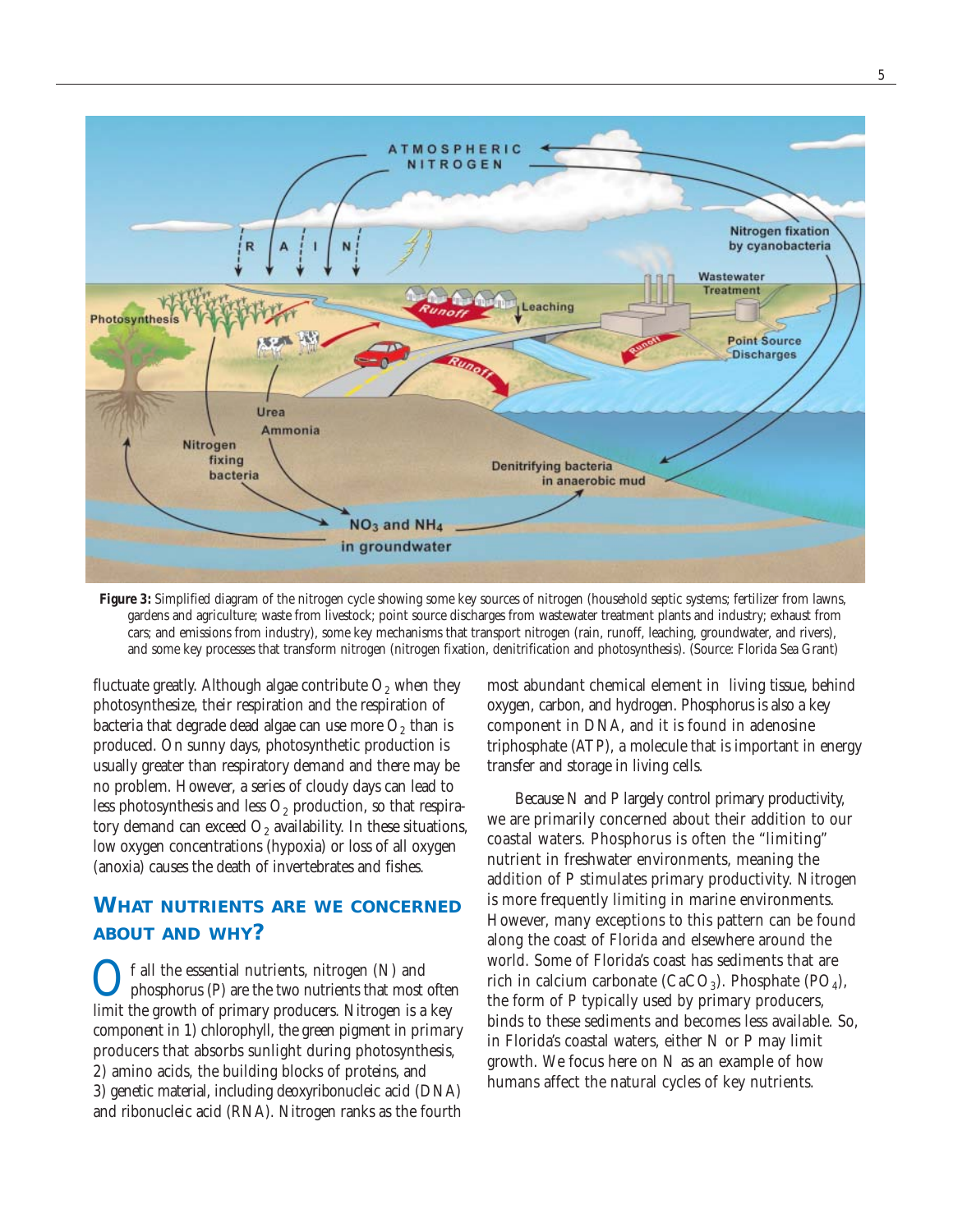# **HOW DO PLANTS AND ALGAE GET NITROGEN?**

**M** any essential nutrients are made available to primary<br>producers through natural weathering of the earth's crust. Unlike other nutrients, N is most abundant as dinitrogen gas  $(N_2)$ . In fact, this gas comprises 78 percent of the air we breathe. Although it is abundant, N still limits the growth of primary producers, because most plants and algae cannot directly use  $N_2$ . Primary producers cannot break the very strong and stable chemical bonds between the atoms in nitrogen gas.

So, how do primary producers get N (Figure 3)? Lightning can produce the immense, focused energy needed to break the bonds in  $N_2$ , and it produces nitrite (NO<sub>2</sub>), nitrate  $(NO_3)$ , and ammonia  $(NH_3)$ . In addition, living organisms called nitrogen-fixers can convert  $N_2$  to ammonium ( $NH<sub>4</sub>$ ), the form of N most readily taken up by primary producers. In terrestrial environments, free-living microbes and symbiotic bacteria in peas, alfalfa, soybeans and other legumes perform this function, and in marine environments, cyanobacteria (commonly called blue-greens) fix N. Plants can also take up  $NO<sub>3</sub>$ , but this process requires energy (the use of ATP), and  $NO<sub>3</sub>$  must be converted to  $NH<sub>4</sub>$  before the N can be used in protein synthesis. Other natural sources of N are the production of animal waste, natural burning of organic matter or fossil fuels, and the decomposition of organic material, such as the decay of dead algae.

# **HOW DO PEOPLE AFFECT SUPPLIES OF NITROGEN TO COASTAL WATERS?**

There are three primary sources of human-derived N:<br>
1) wastewater, 2) fertilizer, and 3) atmospheric pollution (Figure 3). Nitrogen from these sources is delivered to coastal regions in three ways: 1) point source inputs of water, such as rivers or wastewater outlets; 2) nonpoint source inputs of water, such as direct surface runoff or groundwater that has percolated through the soil, into an aquifer and out to coastal waters as springs or diffuse plumes; and 3) direct atmospheric deposition (Figure 3).23

Nitrogen has always been delivered from the land to the sea, and this transfer helps make coastal waters productive. However, increases in N that can be used by primary producers (bioavailable N) arising from increases in human activities pose a threat to healthy coastal systems (see shaded box, on this page). For example, an estimated 37 percent of the world's population currently lives within

62 miles of the coastline, and we can expect 75 percent of the U.S. population to live within 47 miles of the coastline by the year 2010.24, 25 Increased coastal populations with their residential, commercial, industrial, and agricultural activities have increased the delivery of anthropogenic, or human-derived, N and P to estuaries via point and nonpoint sources of wastewater and fertilizer. Air pollution from industry and cars also contributes N to coastal systems via direct deposition into the sea or via deposition to land and subsequent transport by groundwater or surface runoff.<sup>26</sup>

The pressure on coastal waters in states such as Florida is increased by our country's agricultural practices. A majority of crop production in the United States occurs in the inland, midwestern states, with food being transported to people in coastal states. This translocation means that coastal populations import N in the form of food from inland regions and export N in the form of waste to coastal

# **HOW HAVE WE AFFECTED THE AVAILABILITY OF NITROGEN?**

Over the past century, human activities have more than doubled the rate at which atmospheric  $N_2$  or organicallybound N is converted to biologically available forms (Table 1). The transfer of atmospheric N has increased due to 1) increased cultivation of nitrogen-fixing crops such as peas, alfalfa, and soybeans, and 2) production of artificial fertilizers. The technology for the industrial production of artificial fertilizers was developed in Germany during World War I, after Fritz Haber synthesized the base for them,  $NH<sub>3</sub>$ , by combining N<sub>2</sub> and hydrogen gas (H<sub>2</sub>) at high temperature and pressure. We have increased the transfer of organically-bound N by 1) burning fossil fuels, such as coal and oil, and 2) burning or clearing land.

#### **Table 1.** Global nitrogen fixation in terrestrial environments. Data are summarized from Vitousek et al. (1997).23

| <b>Input</b>                      | New nitrogen                   |
|-----------------------------------|--------------------------------|
|                                   | (million metric tons per year) |
| <b>Pre-1900s</b>                  |                                |
| bacterial fixation                | $90 - 140$                     |
| lightning                         | ~10                            |
| <b>Total</b>                      | $100 - 150$                    |
| <b>Post-1900s</b>                 |                                |
| bacterial fixation                | $90 - 140$                     |
| lightning                         | ${<}10$                        |
| cultivation of N-fixing crops     | 40                             |
| fertilizer production             | 80                             |
| burning fossil fuels              | >20                            |
| burning or clearing existing land | 70                             |
| <b>Total</b>                      | 310-360                        |
|                                   |                                |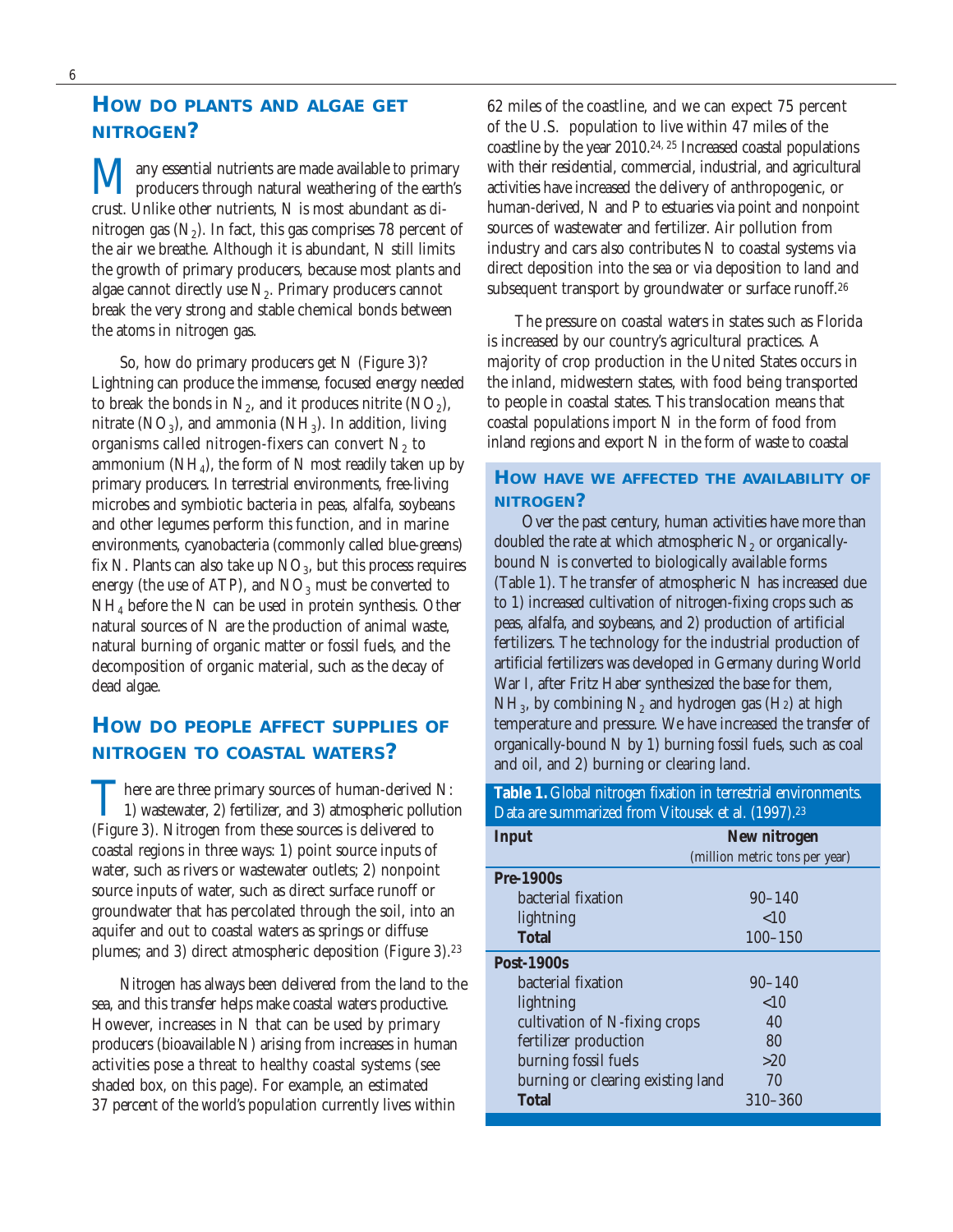systems. Overall, coastal systems receive a disproportionately high load of nitrogen generated by the activities of people.

# **CAN'T WE JUST ADD THE "RIGHT" AMOUNT OF NITROGEN?**

C cientists and environmental managers are attempting to  $\Box$  predict the level of N loading that a system can accommodate. The concept of assimilative capacity or total maximum daily load (TMDL) refers to this threshold. Unfortunately, the nutrient load that causes undesirable changes in coastal ecosystems, the threshold loading, is not a simple thing to predict. Uncertainty arises from many causes, including the complex and interactive cycles of N and other nutrients, geological variation among sites, seasonal variations in rainfall and sunlight, and the influence of isolated events. For example, a system may exceed its assimilative capacity when unusually large rainfalls deliver high pulses of nutrients. Once the system has undergone a change, it may not readily revert back to its former state.

Scientists and managers are also protecting our coastal systems by monitoring their status and adjusting management efforts accordingly. Monitoring often involves measurements of nutrient concentrations in the water column, but these concentrations change rapidly and vary from place to place. Such variation makes it difficult to accurately identify long-term increases. As a "safety net", some monitoring includes bioindicators and bioassays that focus on changes in natural vegetation, changes in growth rates, or changes in the type of N found in plants. The hope is that these "indicators" will integrate short-term pulses to provide an improved view of long-term trends.

# **WHAT CAN WE DO?**

First and foremost, we can limit nutrient inputs to<br>coastal waters. Examples of actions that might decrease nutrient loading to coastal waters include:

 *Limit urban development, especially along shorelines.* Increases in development result in increased nutrient loads via many pathways. For example, more development and more people often mean that coastal waters will receive more nutrients from septic systems, wastewater treatment plants, or fertilized lawns and landscaping. Development increases the amount of "impervious surfaces" (such as roads, driveways, or roofs) that generate nutrient-rich, storm water runoff, and it also diminishes forests and natural "green spaces" that slow runoff and remove nutrients.

- *Preserve wetland buffers or green space and submerged aquatic vegetation associated with coastlines, rivers, and streams.* Important "buffer" habitats include salt marshes and mangroves. Plants in these systems remove N and P as they grow. In addition, wetland sediments are good sites for "denitrification", a process in which bacteria convert nitrate  $(NO<sub>3</sub>, a)$ biologically available form of nitrogen) into nitrogen gas  $(N_2)$  that enters the atmosphere and becomes less available to coastal primary producers. Efforts should also be made to preserve submerged vegetation, such as seagrasses, because this vegetation also removes nutrients. For example, people should avoid direct removal of submerged vegetation by dredging or raking, and they can minimize indirect loss due to shading by building docks at a proper height, orienting them north–south rather than east–west, and spacing their boards.27
- *Limit the use of fertilizers on residential and commercial lawns and landscaping.* When fertilizing, it is important to minimize quantities and avoid fertilizing before heavy rains. Storm water runoff can transport fertilizer intended for yards directly to coastal waters. A University of Florida extension program, Florida Yards and Neighborhoods, provides information to homeowners on environmentally friendly landscaping that reduces storm water runoff, decreases nonpoint source pollution, conserves water, enhances wildlife habitat, and creates attractive landscapes (see the web site listed below for further information).
- *Manage storm water runoff.* Diverting runoff to retention ponds or other temporary storage areas minimizes direct input of nutrients to coastal waters. Minimizing the extent of impervious surfaces while maximizing the cover of natural vegetation also reduces the amount of storm water runoff delivered to coastal waters.
- *Use better septic systems.* Repairing old or leaking septic systems or replacing them with more efficient systems will help keep nutrients from reaching groundwater or runoff. For example, denitrifying systems rely on the natural microbial process of "denitrification" to convert nitrate  $(NO_3)$ , which can enter groundwater and move to coastal waters, into nitrogen gas  $(N_2)$  that is instead released to the atmosphere.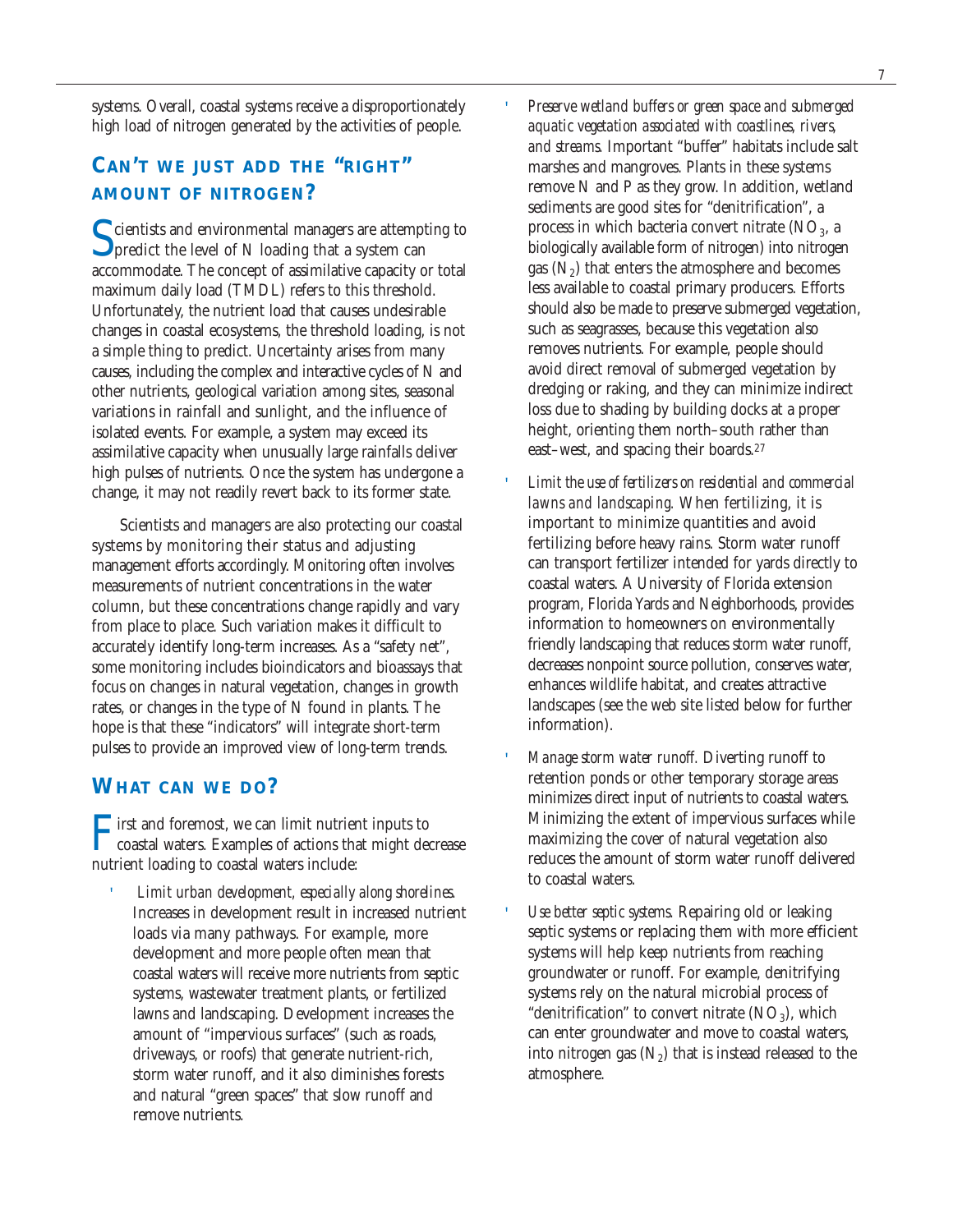'

- *Improve sewage treatment plants.* Different levels of wastewater treatment result in different levels of nutrient removal. Tertiary treatment results in the most complete removal of nutrients. Improved wastewater treatment can dramatically affect coastal ecosystems. For example, two decades ago, seagrass coverage in Tampa Bay was less than 30 percent of historical levels. The loss was largely attributed to nutrient loading. In the 1980s, improving treatment of inputs from domestic and industrial point sources created a 50 percent reduction in N loading. Water quality in Tampa Bay has steadily improved, and, as a result, coverage of seagrass has expanded by about 12 percent.28
- *Support efforts to improve our knowledge.* We can all support research and monitoring that will supply information that is critical to future improvements. In short, we can strive to know more so that we can make informed decisions.

Understanding the response of coastal primary producers to nutrient loading, the interactions among these producers, and the indirect effects of changes in these producers on other elements of coastal systems is crucial for preventing loss and damage in coastal environments. Preventing loss and damage is the most effective form of management, because restoration of coastal habitats will be far more costly and difficult if not impossible.29–31

At this time, it is difficult to accurately predict the amount of nutrients that can be safely added to coastal waters. Small-scale experiments have shown the existence of links between nutrient supply, algal production, and loss of seagrass habitat.16, 17, 32–36 However, numerical relationships that specify the exact nutrient load resulting in undesirable responses at the estuary scale are only available for a few systems around the world. We need to conduct large-scale experiments and undertake monitoring to validate extrapolations and predictions made from small-scale experiments and to accurately estimate the rate at which nutrients are being added to Florida's coastal waters. Monitoring not only helps us understand the interactions between human activities and coastal systems at larger scales, it also gives us early warnings of problems.

Scientists, managers, and community members need to work together to develop research initiatives and monitoring programs that detect and predict small, relevant changes caused by increased nutrient loads. Such experimental and observational research would allow us to further understand the relationship between nutrient loading and changes to coastal habitats. This understanding can be used to formulate effective, but not unnecessarily restrictive, policies for managing human activities.

#### **REFERENCES**

- 1) Florida Coastal Management Program. 2000. Florida assessment of coastal trends. Florida Department of Community Affairs, Tallahassee, FL. pp. 1–148.
- 2) Florida Coastal Management Program. 1996. Florida State of the Coast Report, Preparing for a Sustainable Future. Florida Department of Community Affairs. Tallahassee, Florida. 28 pp.
- 3) Ryther, J.H. 1969. Photosynthesis and fish production in the sea. Science 166: 72–76.
- 4) Humphreys, J., S. Franz, B. Seaman, and J. Potter. 1993. Florida's estuaries: a citizen's guide to coastal living and conservation. Florida Sea Grant Publication SGEB–23. Florida Sea Grant, Gainesville, Florida. 25 pp.
- 5) Department of Environmental Protection, Florida Marine Research Institute web site: www.myflorida.com/ environment/learn/waterprograms/preserves/habitats/ mangroves.html.
- 6) Short, F.T. and S. Wyllie-Echeverria. 1996. Natural and human-induced disturbance of seagrasses. Environmental Conservation 23: 17–27.
- 7) Sargent, F.J., T.J. Leary, D.W. Crewz, and C.R. Kruer. 1995. Scarring of Florida's seagrasses: assessment and management options. FRMI Technical Report RT-1. Florida Marine Research Institute, St. Petersburg, Florida. 37 pp. plus appendices.
- 8) Kemp, W.M., R.R. Twilley, J.C. Stevenson, W.R. Boynton, and J.C. Means. 1983. The decline of submerged vascular plants in upper Chesapeake Bay: Summary of results concerning possible causes. Marine Technology Society Journal 17: 78–89.
- 9) Group of Experts on the Scientific Aspects of Marine Pollution (GESAMP). 1990. The state of the marine environment. Blackwell Scientific Publications, Oxford. 146 pp.
- 10) Short, F.T., D.M. Burdick, J.S. Wolf, and G.E. Jones. 1993. Eelgrass in estuarine research reserves along the East Coast, U.S.A., Part I: Declines from pollution and disease and Part II: Management of eelgrass meadows. National Oceanic and Atmospheric Administration, Coastal Ocean Program Publication, Rockville, Maryland. pp. 1–83, M1–M24.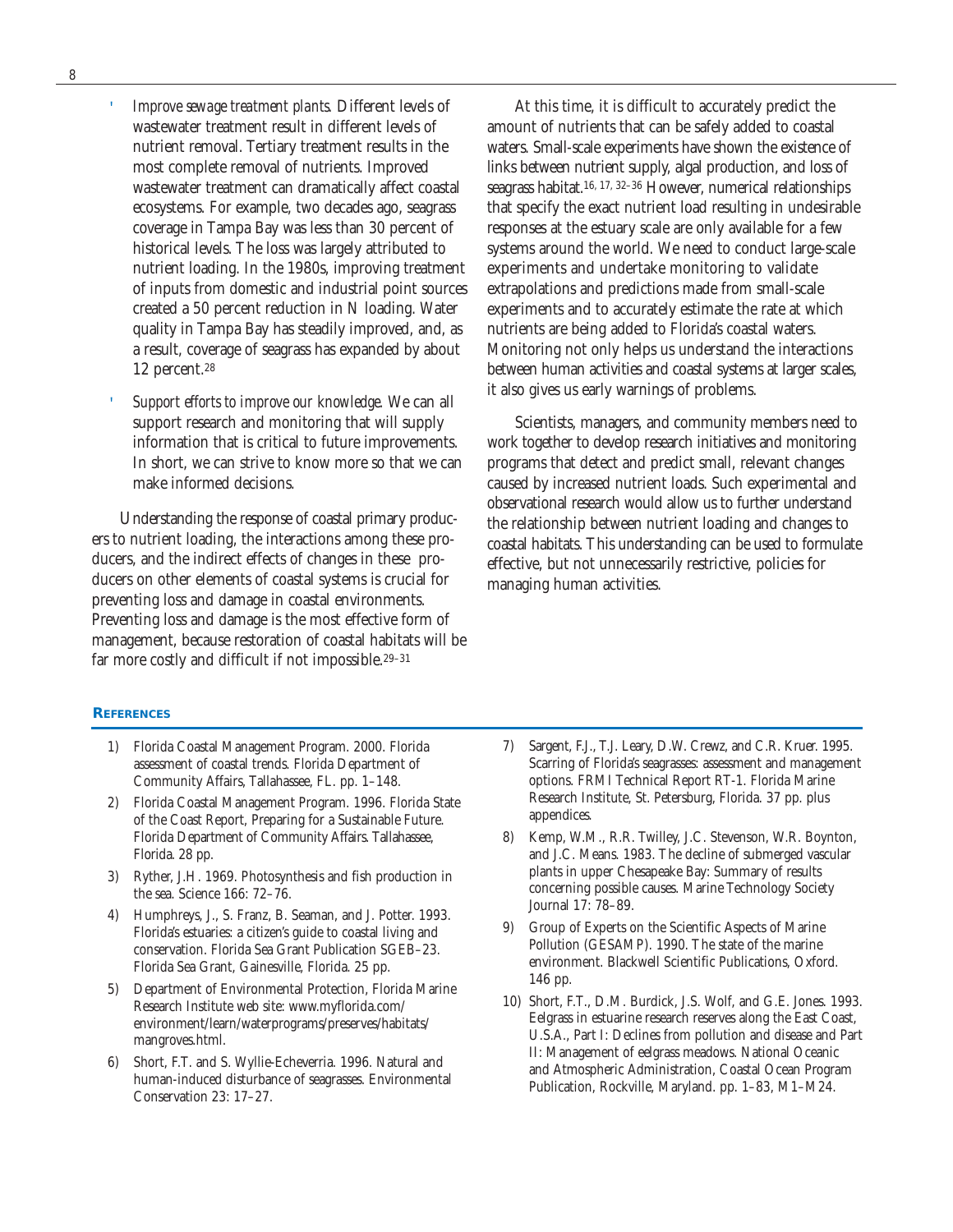- 11) National Research Council. 1994. Priorities for Coastal Ecosystem Science. National Academy Press. Washington, D.C. 118 pp.
- 12) Valiela, I., J. McClelland, J. Hauxwell, P.J. Behr, D. Hersh, and K. Foreman. 1997. Macroalgal blooms in shallow estuaries: Controls and ecophysiological and ecosystem consequences. Limnology and Oceanography 42: 1105–1118.
- 13) United States Geological Survey. 1999. The quality of our nation's waters – nutrients and pesticides. United States Geological Survey Circular 1225. pp. 1–82.
- 14) Hauxwell, J., J. Cebrián, C. Furlong, and I. Valiela. 2001. Macroalgal canopies contribute to eelgrass (*Zostera marina*) decline in temperate estuarine ecosystems. Ecology 82: 1007–1022.
- 15) Duarte, C. 1995. Submerged aquatic vegetation in relation to different nutrient regimes. Ophelia 41: 87–112.
- 16) Short, F.T., D.M. Burdick, and J.E. Kaldy III. 1995. Mesocosm experiments quantify the effects of eutrophication on eelgrass, *Zostera marina*. Limnology and Oceanography 40: 740–749.
- 17) Taylor, D., S. Nixon, S. Granger, and B. Buckley. 1995. Nutrient limitation and the eutrophication of coastal lagoons. Marine Ecology Progress Series 127: 235–344.
- 18) Hauxwell, J., J. McClelland, P.J. Behr, and I. Valiela. 1998. Relative importance of grazing and nutrient controls of macroalgal biomass in three temperate shallow estuaries. Estuaries 21: 347–360.
- 19) Weiss, E. 2001. The effect of N loading on the growth rates of quahogs and softshell clams through changes in food supply. Boston University, M.A. Thesis. 52 pp.
- 20) Rabalais, N.N., W.J. Wiseman, Jr., R.E. Turner, D. Justic, B.K. Sen Gupta, and O. Dortch. 1996. Nutrient changes in the Mississippi River and system responses on the adjacent continental shelf. Estuaries 19: 386–407.
- 21) Malakoff, D. 1998. Death by suffocation in the Gulf of Mexico. Science 281: 190–192.
- 22) Ferber, D. 2001. Keeping the stygian waters at bay. Science 291: 968–973.
- 23) Vitousek, P.M., J. Aber, R.W. Howarth, G.E. Likens, P.A. Matson, D.W. Schindler, W.H. Schlesinger, and G.D. Tilman. 1997. Human alteration of the global nitrogen cycle: causes and consequences. Ecological Applications 7: 737–750.
- 24) Williams, S.J., D. Dodd, and K.K. Gohm. 1991. Coasts in crisis. United States Geological Survey Circulation 1075. 32 pp.
- 25) Cohen, J.E., C. Small, A. Mellinger, J. Gallup, and J.D. Sachs. 1997. Estimates of coastal populations. Science 278: 1211.
- 26) Corbett, R.D., W.C. Burnett, and J.P. Chanton. 2001. Submarine groundwater discharge: an unseen yet potentially important coastal phenomenon. Florida Sea Grant, Gainesville, Florida. 6 pp.
- 27) Burdick, D.M. and F.T. Short. 1998. Dock design with the environment in mind: minimizing dock impacts to eelgrass habitats (CD-ROM). New Hampshire Sea Grant, program number: UNHMP-V-SG-98-18. National Sea Grant Library number: NHU-C-98-001.
- 28) Johansson, J.O.R. and H.S. Greening. 2000. Seagrass restoration in Tampa Bay: a resource-based approach to estuarine management. pp. 279–293. In Bortone, S.A. (ed.), Seagrasses: Monitoring, Ecology, Physiology, and Management. CRC Press, New York.
- 29) Harrison, P.G. 1990. Variations in success of eelgrass transplants over a five-year period. Environmental Conservation 17: 157–163.
- 30) Davis, R.C. and F.T. Short. 1997. Restoring eelgrass, *Zostera marina* L., habitat using a new transplanting technique: the horizontal rhizome method. Aquatic Botany 59: 1–15.
- 31) Davis, R.C., F.T. Short, and D.M. Burdick. 1998. Quantifying the effects of green crab damage to eelgrass transplants. Restoration Ecology 6: 297–302.
- 32) Twilley, R.R., W.M. Kemp, K.W. Staver, J.C. Stevenson, and W.R. Boynton. 1985. Nutrient enrichment of estuarine communities. 1. Algal growth and effects on production of plants and associated communities. Marine Ecology Progress Series 23: 179–191.
- 33) Burkholder, J.M., H.B. Glasgow, Jr., J.E. Cooke. 1994. Comparative effects of water-column nitrate enrichment on eelgrass *Zostera marina*, shoalgrass *Halodule wrightii*, and widgeongrass *Ruppia maritima*. Marine Ecology Progress Series 105: 121–138.
- 34) Neckles, H.A., R.L. Wetzel, and R.J. Orth. 1993. Relative effects of nutrient enrichment and grazing on epiphyte-macrophyte (*Zostera marina* L.) dynamics Oecologia 93: 285–295.
- 35) Taylor, D.I., S.W. Nixon, S.L. Granger, B.A. Buckley, J.P. McMahon, and H. J. Lin. 1995. Responses of coastal lagoon plant communities to different forms of nutrient enrichment – a mesocosm experiment. Aquatic Botany 52: 19–34.
- 36) Moore, K.A. and R.L. Wetzel. 2000. Seasonal variations in eelgrass (*Zostera marina* L.) response to nutrient enrichment and reduced light availability in experimental ecosystems. Journal of Experimental Marine Biology and Ecology 244: 1–28.